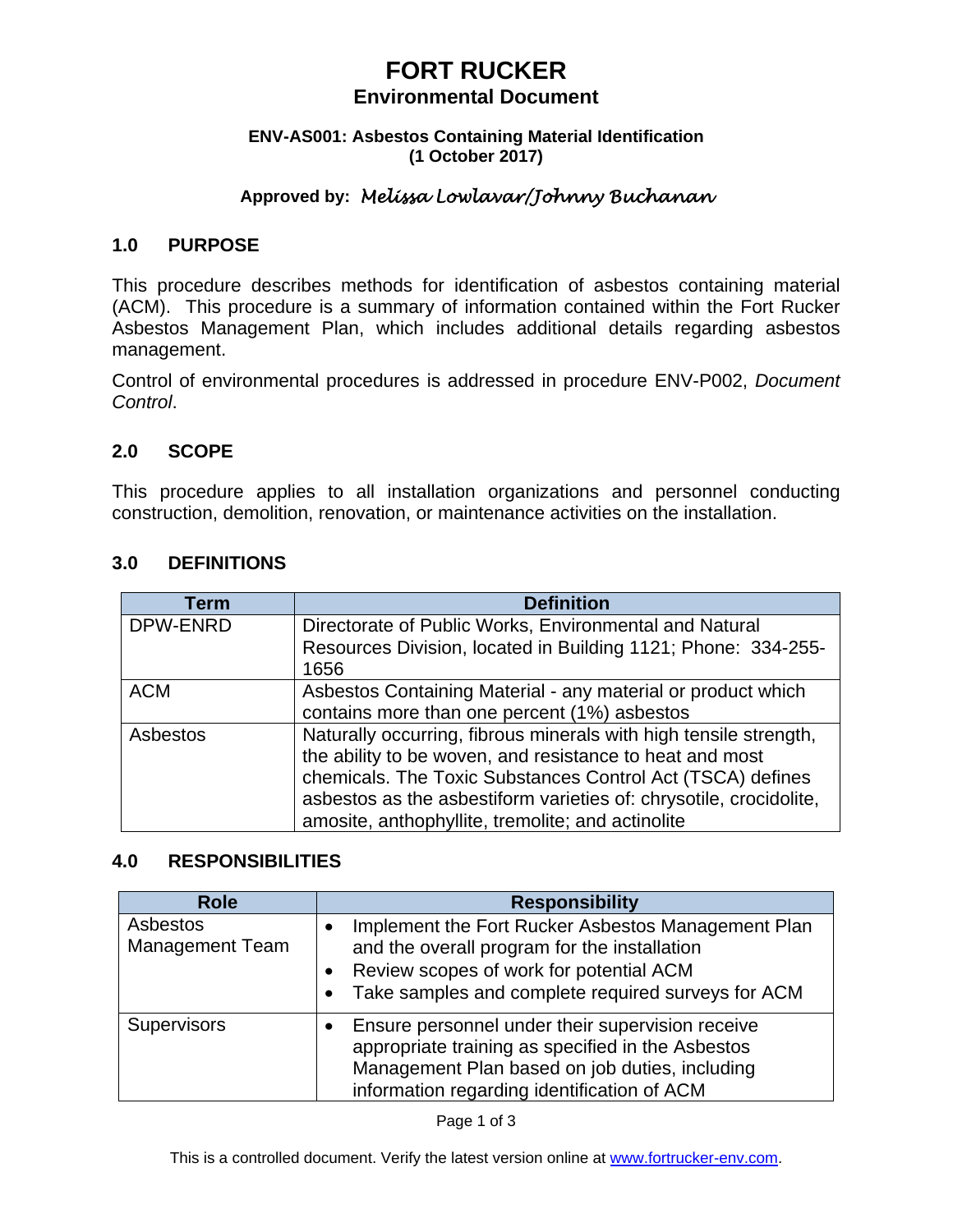# **FORT RUCKER Environmental Document**

#### **ENV-AS001: Asbestos Containing Material Identification (1 October 2017)**

| <b>Role</b>                | <b>Responsibility</b>                                                                                                                                                                                                     |
|----------------------------|---------------------------------------------------------------------------------------------------------------------------------------------------------------------------------------------------------------------------|
| Installation Personnel   • | Follow procedures in this work instruction for<br>identification of potential ACM during the conduct of<br>normal duties<br>Stop work if suspect ACM is identified and will be<br>disturbed during the course of any work |

### **5.0 PROCEDURE**

### **5.1 Prior to Beginning Work**

Prior to beginning any type of construction, demolition, maintenance/custodial, or repair activities, to include self help, the scope of work, job description, work order or service order must be reviewed to determine if any known ACM or any of the listed suspect ACM items might be disturbed during completion of the work described. For service orders, the technicians or their supervisors must complete the review. For all other projects, the review will be completed as part of the National Environmental Policy Act (NEPA) review process. Additional details on the review process are included in Section 5 of the Asbestos Management Plan and in ENV-NE001, *NEPA Program*.

### **5.2 Identifying Suspect ACM**

Identification of ACM cannot be made through visual observation. However, the following materials should be considered suspect ACM:

- Floor Tile
- Sheet Flooring
- Cove Base
- Mastics
- Adhesives
- Gaskets
- Asbestos Cement Materials Transite, Cement Siding, Cement Piping, Cement Wallboard
- Ceiling Tiles
- Window Glazing
- Caulk
- Roofing Materials
- Surfacing Materials Textured Ceiling Materials, Fireproofing Materials, Decorative Plaster, Acoustical Plaster
- Thermal Tape
- Elevator Brake Shoes